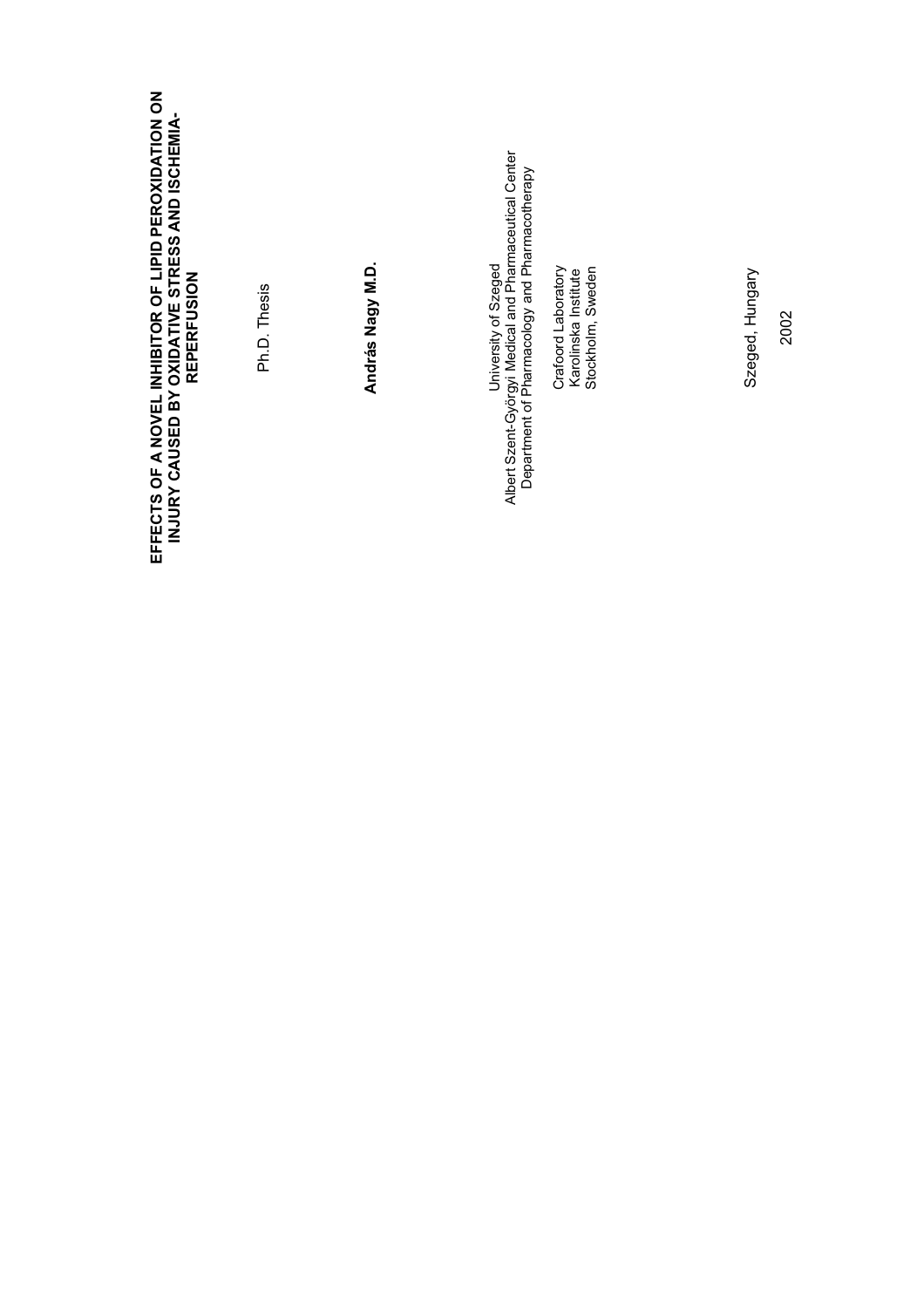| hypoxia/reoxygenation injury in cultured cardiac cells. J NUTR BIOCHEM 13:<br>Catapano AL, Maggi FM, Tragni E.: Low density lipoprotein oxidation,<br>Bordoni A, Hrelia S, Angeloni C, et al.: Green tea protection of<br>103-111, 2002 |
|-----------------------------------------------------------------------------------------------------------------------------------------------------------------------------------------------------------------------------------------|
| antioxidants, and atherosclerosis. CURR OPIN CARDIOL 15: 355-363, 2000                                                                                                                                                                  |
| antioxidants in animal and cell studies. J NUTR BIOCHEM 10: 252-267, 1999<br>Leifert WR, Jahangiri A, McMurchie EJ.: Antiarrhythmic fatty acids and                                                                                     |
| Faggiotto A, Poli A, Catapano AL.: Antioxidants and coronary artery disease.<br>CURR OPIN LIPIDOL 9: 541-549. 1998                                                                                                                      |
| ventricular fibrillation: effects on function and myocyte injury in isolated rat hearts.<br>Kawakami T, Lowbeer C, et al.: Mechanical conversion of post-ischaemic<br>SCAND J CLIN LAB INV 59: 9-16.199                                 |

## Role of reactive oxygen substances (ROS) Role of reactive oxygen substances (ROS)

injury with cell death occurs.

njury with cell death occurs.

ROS are important mediators of myocardial ischemia-reperfusion injury. ROS are chemical species with one or more unpaired electrons in their outer orbit, which highly increases their reactivity and makes them capable of inducing oxidative modification of other molecules. In the heart ROS can be produced in the sarcoplasmic reticulum, the mitochondria, the vascular endothelium and by aggregating neutrophils. A number of sites, at which ROS may be produced, are intracellularily located, thus not easily available to exogenous antioxidant compounds. Under normal conditions some ROS are formed during mitochondrial electron transport, and these are inactivated by intracellular antioxidant systems. During hypoxia and ischemia, however, the mitochondrial electron transport chain in the myocyte is disrupted and a massive accumulation of ROS occurs. ROS, through the formation of lipid peroxides and hydrogen peroxide, inhibit membrane bound enzymes and initiate chain-propagation reactions, which cause diminishing membrane fluidity and increasing membrane permeability. Intracellularily, the sarcolemma and mitochondrial membrane structures are most prone to ROS-induced damages. Membrane abnormalities may cause a serious defect in calcium regulation and cellular volume, inducing mitochondrial dysfunction, calcium overload and cellular swelling. ROS can also damage nucleic acids causing mutations. These injuries can eventually lead to cell death. ROS also increase leukocyte activation, chemotaxis, and leukocyte-endothelial adherence after ROS are important mediators of myocardial ischemia-reperfusion injury. ROS are chemical species with one or more unpaired electrons in their outer orbit, which highly ncreases their reactivity and makes them capable of inducing oxidative modification the mitochondria, the vascular endothelium and by aggregating neutrophils. A number of sites, at which ROS may be produced, are intracellularily located, thus not easily available to exogenous antioxidant compounds. Under normal conditions some ROS are formed during mitochondrial electron transport, and these are inactivated by ntracellular antioxidant systems. During hypoxia and ischemia, however, the mitochondrial electron transport chain in the myocyte is disrupted and a massive accumulation of ROS occurs. ROS, through the formation of lipid peroxides and nydrogen peroxide, inhibit membrane bound enzymes and initiate chain-propagation reactions, which cause diminishing membrane fluidity and increasing membrane oermeability. Intracellularily, the sarcolemma and mitochondrial membrane structures are most prone to ROS-induced damages. Membrane abnormalities may cause a serious defect in calcium regulation and cellular volume, inducing mitochondrial dysfunction, calcium overload and cellular swelling. ROS can also damage nucleic acids causing mutations. These injuries can eventually lead to cell death. ROS also of other molecules. In the heart ROS can be produced in the sarcoplasmic reticulum, ncrease leukocyte activation, chemotaxis, and leukocyte-endothelial adherence after ischemia-reperfusion. schemia-reperfusion

 $\frac{1}{2}$ 

Papers citing Article 2.:

Papers citing Article 2.:

**INTRODUCTION**

NTRODUCTION

Coronary artery disease is the principle cause of mortality, morbidity and early disability in the industrialised world. Acute coronary syndromes are usually triggered by a coronary artery occlusion at the site of a ruptured plaque that leads to myocardial ischemia and subsequent severe tissue injury and cell death. The major goal of treatment is to restore blood flow to the jeopardised myocardial area. Although an absolute pre-requisite for tissue survival, it is widely accepted that reperfusion may increase injury over that sustained during ischemia*.* Thus, paradoxically tissue viability can be maintained only if reperfusion is installed as soon as possible, but only at the risk of extending the injury beyond that already having occurred during ischemia. Reperfusion injury may have major clinical implications in such frequent clinical conditions as angina or in procedures performed to recover vascular patency like thrombolysis, angioplasty and cardiac surgery. The consequences of ischemiareperfusion injury include a series of events: (a) reperfusion arrhythmias, (b) myocardial stunning, a reversible impairment of contraction, (c) microvascular damage and no-reflow, and probably (d) lethal reperfusion injury where irreversible

Coronary artery disease is the principle cause of mortality, morbidity and early

disability in the industrialised world. Acute coronary syndromes are usually triggered

by a coronary artery occlusion at the site of a ruptured plaque that leads to

myocardial ischemia and subsequent severe tissue injury and cell death. The major goal of treatment is to restore blood flow to the jeopardised myocardial area. Although an absolute pre-requisite for tissue survival, it is widely accepted that reperfusion may ncrease injury over that sustained during ischemia. Thus, paradoxically tissue viability can be maintained only if reperfusion is installed as soon as possible, but only at the risk of extending the injury beyond that already having occurred during schemia. Reperfusion injury may have major clinical implications in such frequent clinical conditions as angina or in procedures performed to recover vascular patency like thrombolysis, angioplasty and cardiac surgery. The consequences of ischemiareperfusion injury include a series of events: (a) reperfusion arrhythmias, (b) myocardial stunning, a reversible impairment of contraction, (c) microvascular damage and no-reflow, and probably (d) lethal reperfusion injury where irreversible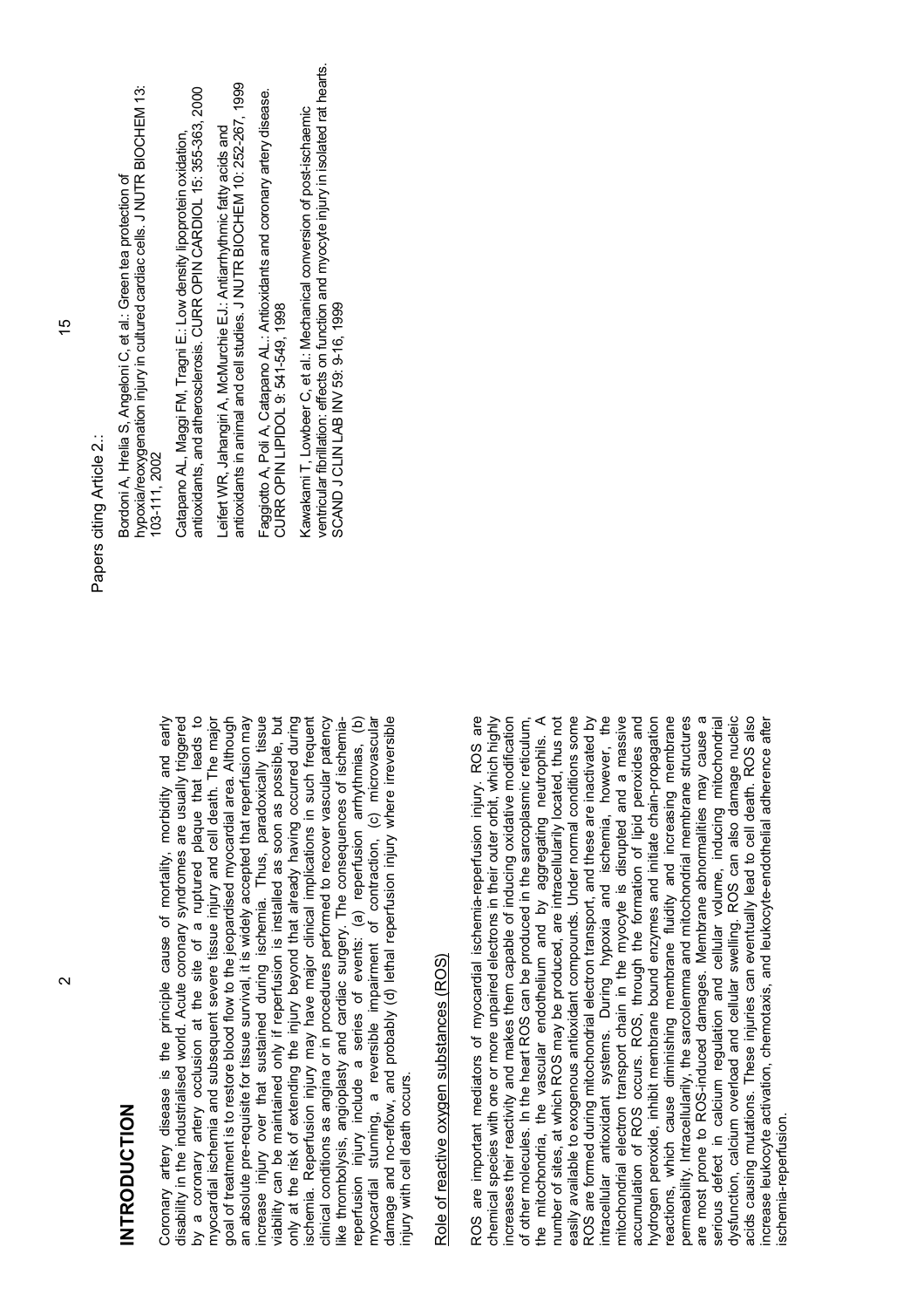reperfusion injury in isolated rat hearts and in cultured cardiomyocytes. FREE<br>RAD. BIOL. MED. 24:1462-1469, 1998. reperfusion injury in isolated rat hearts and in cultured cardiomyocytes. FREE RAD. BIOL. MED. 24:1462-1469, 1998.

Nagy, A., Myklebust, R., Valen, G., Sjöquist, P-O., Vaage, J.: The effect of a III. Nagy, A., Myklebust, R., Valen, G., Sjöquist, P-O., Vaage, J.: The effect of a low-molecular weight inhibitor of lipid peroxidation on ultrastructural alterations to ischemia-reperfusion in the isolated rat heart. ACTA PHYSIOL. HUNG. low-molecular weight inhibitor of lipid peroxidation on ultrastructural alterations to ischemia-reperfusion in the isolated rat heart. ACTA PHYSIOL. HUNG. 88:101-15, 2001. 88:101-15, 2001.  $\equiv$ 

### **B. Citable abstract: B.** Citable abstract:

Nagy, A., Sellei, P., Valen, G., Sjöquist, P.O., Vaage, J.: Effects of a novel, small<br>molecular antioxidant on ischemia-reperfusion injury in isolated rat hearts. J. MOL. Nagy, A., Sellei, P., Valen, G., Sjöquist, P.O., Vaage, J.: Effects of a novel, small molecular antioxidant on ischemia-reperfusion injury in isolated rat hearts. J. MOL. CELL. CARDIOL. 26:CII, 1994. CELL. CARDIOL. 26:CII, 1994.

### **PAPERS CITING THE PUBLICATIONS ON WHICH THE**  PAPERS CITING THE PUBLICATIONS ON WHICH THE **DISSERTATION IS BASED:**  DISSERTATION IS BASED:

Papers citing Article 1.: Papers citing Article 1.:

hypoxia/reoxygenation injury in cultured cardiac cells. J NUTR BIOCHEM 13: Bordoni A, Hrelia S, Angeloni C, et al.: Green tea protection of<br>hypoxia/reoxygenation injury in cultured cardiac cells. J NUTR BIOCHEM 13: Bordoni A, Hrelia S, Angeloni C, et al.: Green tea protection of 103-111, 2002 103-111, 2002

Roy K, Sengupta C, De AU.: Theoretical aspects of rational drug design - An Roy K, Sengupta C, De AU: Theoretical aspects of rational drug design - An overview. J SCI IND RES INDIA 60: 699-716, 2001 overview. J SCI IND RES INDIA 60: 699-716, 2001

Ko KM, Yiu HY.: Schisandrin B modulates the ischemia-reperfusion induced Ko KM, Yiu HY: Schisandrin B modulates the ischemia-reperfusion induced changes in non-enzymatic antioxidant levels in isolated-perfused rat hearts. changes in non-enzymatic antioxidant levels in isolated-perfused rat hearts. MOL CELL BIOCHEM 220: 141-147, 2001 VIOL CELL BIOCHEM 220: 141-147, 2001

metabolism in hydrogen peroxide-induced cardiac dysfunction. MOL CELL metabolism in hydrogen peroxide-induced cardiac dysfunction. MOL CELL<br>BIOCHEM 204: 97-106, 2000 Matsumoto Y, Kaneko M, Iimuro M, et al.: Role of high-energy phosphate Matsumoto Y, Kaneko M, limuro M, et al.: Role of high-energy phosphate BIOCHEM 204: 97-106, 2000 Kiao CY, Hara A, Hashizume H, et al.: Both D-cis- and L-cis-diltiazem attenuate Xiao CY, Hara A, Hashizume H, et al.: Both D-cis- and L-cis-diltiazem attenuate hydrogen peroxide-induced derangements in rat hearts hydrogen peroxide-induced derangements in rat hearts EUR J PHARMACOL 374: 387-398, 1999 EUR J PHARMACOL 374: 387-398, 1999

indenoindole H290/51 protects myocardium at risk of injury induced by ischemiaindenoindole H290/51 protects myocardium at risk of injury induced by ischemia-Shimizu M, Wang QD, Sjoquist PO, et al.: The lipid peroxidation inhibitor Shimizu M, Wang QD, Sjoquist PO, et al.: The lipid peroxidation inhibitor eperfusion. FREE RADICAL BIO MED 24: 726-731, 1998 reperfusion. FREE RADICAL BIO MED 24: 726-731, 1998

during The role of ROS in the pathogenesis of myocardial reperfusion injury is substantiated experimentally by a) the detection of ROS in the reperfused myocardium; b) exposure experimentally by a) the detection of ROS in the reperfused myocardium; b) exposure of myocardium to exogenous ROS yields biochemical and functional dysfunction of myocardium to exogenous ROS yields biochemical and functional dysfunction similar to that caused by ischemia-reperfusion; and c) treatment with antioxidants similar to that caused by ischemia-reperfusion; and c) treatment with antioxidants affords protection against reperfusion injury. ROS production increases during schemia, and subsequently there is a burst in production during reperfusion. Severe ischemia, and subsequently there is a burst in production during reperfusion. Severe ischemia induces a reduction in the tissue concentration of various scavenger compounds that protect against oxygen toxicity. Lipid peroxidation is detected through the estimation of malondialdehyde (MDA). MDA is an end-product of<br>oxidative lipid degradation, itself biologically active. TBARS are usually regarded as through the estimation of malondialdehyde (MDA). MDA is an end-product of oxidative lipid degradation, itself biologically active. TBARS are usually regarded as an indicator of MDA production, despite their limitations due to lack of specificity. Under physiological conditions the tissue concentration of free radicals is maintained by a system of enzymatic and non-enzymatic antioxidants. The enzymatic defence<br>by a system of enzymatic and non-enzymatic antioxidants. The enzymatic defence<br>predominates within the cell. Superoxide dismutase (SOD) enzymat by a system of enzymatic and non-enzymatic antioxidants. The enzymatic defence predominates within the cell. Superoxide dismutase (SOD) enzymatically protects 2 is enzymatically scavenged by gluthathione peroxidase or catalase. Ischemia causes a decrease in mitochondrial glutathione peroxidase catalase. Ischemia causes a decrease in mitochondrial glutathione peroxidase activity, thus detoxification of H<sub>2</sub>O<sub>2</sub> is impaired. There is no physiological scavenger 2 is impaired. There is no physiological scavenger against OH, and the defence is directed against preventing its formation. Extracellular defence is mainly exerted through metal binding proteins such as a-tocopherol (Vitamin E) is the most efficient in the lipid phase. It is mainly present in the plasma, low-density lipoprotein particles and the cell membrane. The myocardium has a high concentration of Vitamin E. It has recently been shown that plasma Vitamin E levels concentration of Vitamin E. It has recently been shown that plasma Vitamin E levels correlate well with coronary endothelial function. Other important endogenous correlate well with coronary endothelial function. Other important endogenous The role of ROS in the pathogenesis of myocardial reperfusion injury is substantiated schemia induces a reduction in the tissue concentration of various scavenger compounds that protect against oxygen toxicity. Lipid peroxidation is detected Under physiological conditions the tissue concentration of free radicals is maintained against OH, and the defence is directed against preventing its formation. Extracellular defence is mainly exerted through metal binding proteins such as transferrin and ceruloplasmin. Among the non-enzymatic antioxidants, a-tocopherol Vitamin E) is the most efficient in the lipid phase. It is mainly present in the plasma, ow-density lipoprotein particles and the cell membrane. The myocardium has a high an indicator of MDA production, despite their limitations due to lack of specificity. affords protection against reperfusion injury. ROS production increases transferrin and ceruloplasmin. Among the non-enzymatic antioxidants, antioxidants are Vitamin C and ubiquinone. antioxidants are Vitamin C and ubiquinone. activity, thus detoxification of H O2≖<br>. against  $\cdot$ O $_2$ 

#### ipid peroxidation Lipid peroxidation

Lipid peroxidation has been suggested to be a main mechanism of oxidative injury. induced myocardial damage. *In vivo*, ascorbic acid is an outstanding antioxidant in the plasma. However, it may not be an ideal antioxidant against lipid peroxidation of<br>lipoproteins and membranes due to its hydrophilicity. The most important lipid-soluble the plasma. However, it may not be an ideal antioxidant against lipid peroxidation of lipoproteins and membranes due to its hydrophilicity. The most important lipid-soluble chain-breaking antioxidant in biological membranes in vivo is Vitamin E, and it has chain-breaking antioxidant in biological membranes *in vivo* is Vitamin E, and it has The been tested and proven effective in protecting from oxidative stress. The disadvantage of Vitamin E is that its extreme lipophilicity causes a slow availability to disadvantage of Vitamin E is that its extreme lipophilicity causes a slow availability to cardiomyocytes, making it less feasible in acute ischemic situations. Treatment with Vitamin E just prior to the ischemia-reperfusion episode is of limited value only, and Vitamin E just prior to the ischemia-reperfusion episode is of limited value only, and effective pretreatment needs large doses employed. Hence, other drugs should be<br>investigated with similarity in action to Vitamin E but with a more favourable effective pretreatment needs large doses employed. Hence, other drugs should be investigated with similarity in action to Vitamin E but with a more favourable nhibition of lipid peroxidation has been shown to be protective against reperfusionnduced myocardial damage. In vivo, ascorbic acid is an outstanding antioxidant in cardiomyocytes, making it less feasible in acute ischemic situations. Treatment with ipid peroxidation has been suggested to be a main mechanism of oxidative injury. Inhibition of lipid peroxidation has been shown to be protective against reperfusionbeen tested and proven effective in protecting from oxidative stress. pharmacokinetic profile. oharmacokinetic profile.

A number of antioxidants have been tested for their possible protective effect in ischemia-reperfusion injury of the heart. Experimentally, SOD and catalase have A number of antioxidants have been tested for their possible protective effect in ischemia-reperfusion injury of the heart. Experimentally, SOD and catalase have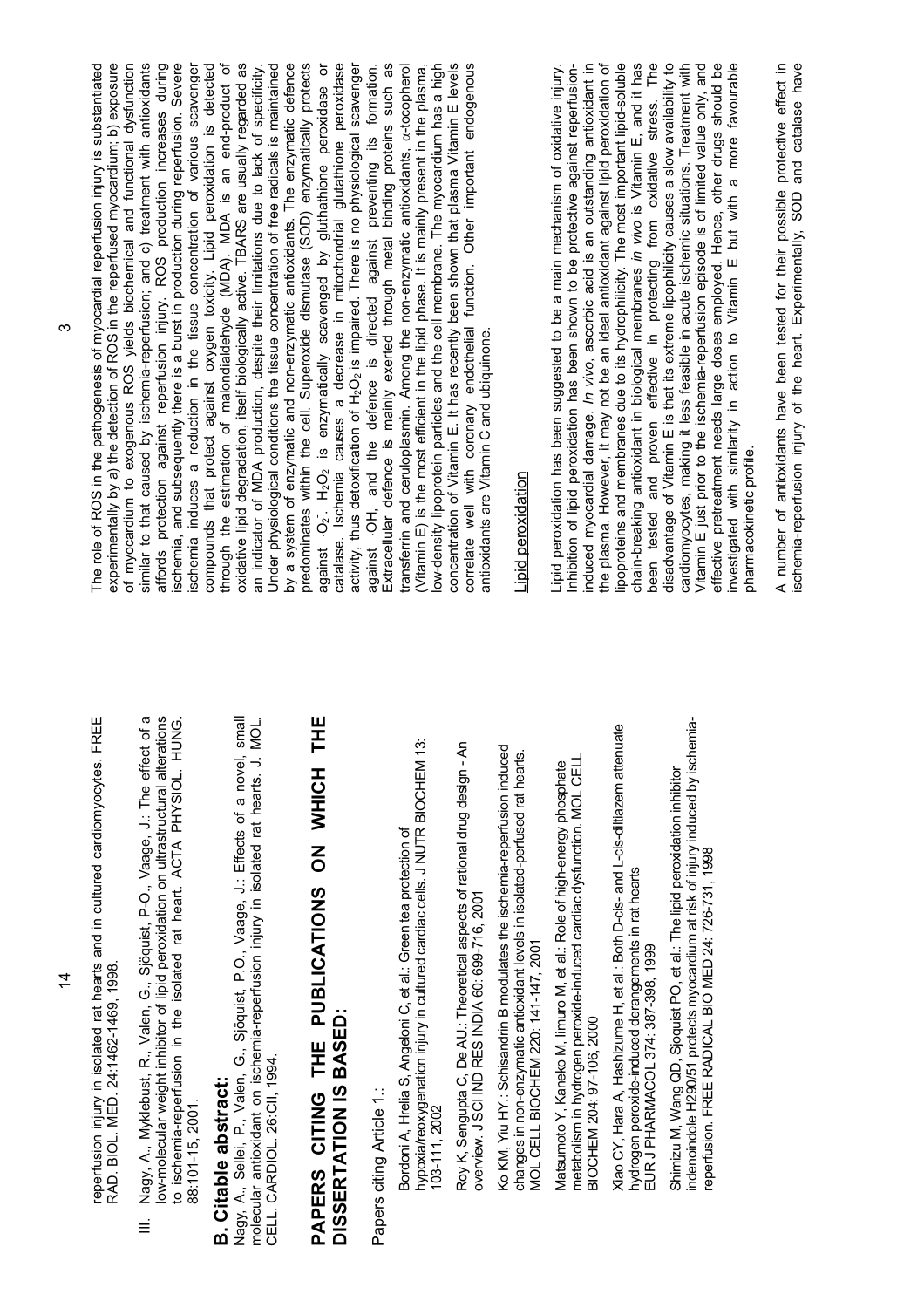| <b>ACKNOWLEDGEMENTS</b>                                                                                                                                                             | These experiments were performed in the Crafoord Surgical Research<br>Laboratory and the Department of Thoracic Surgery of the Karolinska Hospital in<br>Stockholm, Sweden. My work was supported by the Norwegian Research Council<br>and by grants from the Karolinska Insitutet.                                                       | em<br>E<br>throughout the process of preparing this thesis. His excellent, personal example has<br>I am most grateful to Dr. Jarle Vaage, my tutor, who introduced me to the<br>and encouraged<br>field of heart research and guided, pushed, supported | I am very grateful to Dr. Guro Valen, for giving me much help and invaluable<br>always been a constant source of inspiration for me.                                         | I wish to thank Dr. Per-Ove Sjöquist of Astra AB (now AstraZeneca PLC) for<br>advice during my experiments and for providing excellent conditions for the work.<br>a generous supply of H290/51.                                                                       | I am indebted to Professor László Vécsei, member of the Hungarian<br>Academy of Sciences, for showing me the beauties of research when I was a student<br>working with him.                                                                                                 | and<br>acknowledge the help of Dr. István Leprán, in reviewing my thesis<br>giving skilful advice.                                                                             | Academy of Sciences, for accepting me to his doctoral school and supporting the<br>I am indebted to Professor Julius Gy. Papp, member of the Hungarian               | I am grateful to Dr. Peter Sellei, co-author in my papers, not only for his help<br>I am most grateful to my parents, Professor Sándor Nagy and Dr. Gizella<br>in the work but also for his friendship and the kind hospitality of his family<br>submission of my thesis. | their love and patience, while I was away from my home and also during writing the<br>I am grateful to my wife, Márta and my children: Orsi, Viki and Andráska, for<br>Karácsony for their support and valuable advices.<br>thesis.                                | Director of Kecskemet<br>$\overline{a}$<br>Hospital, my workplace, and of Dr. Sándor Timár, head of my department,<br>acknowledge the support of Dr. Mihály Svébis,<br>permitting me to take off time for this research. | PUBLICATIONS ON WHICH THE DISSERTATION IS BASED:                                                                                                                                                                          | I. Nagy, A., Sellei, P., Valen, G., Sjöquist, P.O., Vaage, J.: Effects of a novel<br>indenoindole derivative on cardiac injury induced by exogenous toxic oxygen<br>metabolites. FREE RAD. BIOL. MED. 20:567-572, 1996.<br>A. Articles: |
|-------------------------------------------------------------------------------------------------------------------------------------------------------------------------------------|-------------------------------------------------------------------------------------------------------------------------------------------------------------------------------------------------------------------------------------------------------------------------------------------------------------------------------------------|---------------------------------------------------------------------------------------------------------------------------------------------------------------------------------------------------------------------------------------------------------|------------------------------------------------------------------------------------------------------------------------------------------------------------------------------|------------------------------------------------------------------------------------------------------------------------------------------------------------------------------------------------------------------------------------------------------------------------|-----------------------------------------------------------------------------------------------------------------------------------------------------------------------------------------------------------------------------------------------------------------------------|--------------------------------------------------------------------------------------------------------------------------------------------------------------------------------|----------------------------------------------------------------------------------------------------------------------------------------------------------------------|---------------------------------------------------------------------------------------------------------------------------------------------------------------------------------------------------------------------------------------------------------------------------|--------------------------------------------------------------------------------------------------------------------------------------------------------------------------------------------------------------------------------------------------------------------|--------------------------------------------------------------------------------------------------------------------------------------------------------------------------------------------------------------------------|---------------------------------------------------------------------------------------------------------------------------------------------------------------------------------------------------------------------------|-----------------------------------------------------------------------------------------------------------------------------------------------------------------------------------------------------------------------------------------|
| The results are far from consistent, ranging from a marked protection to no protective<br>injury.<br>gained the most attention as of possible value in the treatment of reperfusion | effects at all. Consequently, it has been suggested that antioxidant strategies should<br><b>ROS</b><br>and gaining access to the intracellular compartments where ROS are produced and<br>involve low molecular weight compounds that are capable of both scavenging<br>where a major part of the deleterious action of ROS is effected. | H290/51                                                                                                                                                                                                                                                 | Indenoindoles have previously been shown to inhibit lipid peroxidation in several test<br>systems. A novel indenoindole derivative, H290/51 (cis-5, 5a, 6,10,b-tetrahydro-9- | methoxy-7-methylindeno [2,1-b] indole) is a low molecular weight (288 MW) inhibitor<br>rather than an inhibitor of free radical production. Similarly to Vitamin E, it has the<br>of lipid peroxidation. H290/51 is an effective quencher of radical chain propagation | ability to recycle with ascorbate. The lipophilicity of H290/51 is considerably lower<br>is of particular interest, since its small molecular weight and balanced hydro- and<br>than that of vitamin E while it is a more potent inhibitor of lipid peroxidation. This drug | membranes to intracellular sites of ROS generation, lipid peroxidation, and oxidant<br>lipophilicity make it suitable for rapid cellular uptake. It can rapidly penetrate cell | injury. Theoretically, H290/51 may give effective protection to jeopardised subcellular<br>compartments and protect the myocardium from ischemia-reperfusion injury. | AIMS OF THE STUDY                                                                                                                                                                                                                                                         | lipid peroxidation by a novel, low molecular weight antioxidant in different models of<br>ischemia-reperfusion. The individual studies were conducted with the following<br>The main objective of the present investigation was to study the effects of inhibiting | I. To investigate the protective efficacy of H290/51, a hydrophilic compound with<br>similar effects to Vitamin E on hypoxia-reoxygenation injury of isolated<br>objectives:                                             | III. To examine its effect on ultrastructural changes in isolated rat hearts subjected to<br>II. To study its effect on oxidative injury induced by exogenous ROS in isolated,<br>perfused rat hearts.<br>cardiomyocytes. | IV. To assess the effect of inhibiting lipid peroxidation on functional and biochemical<br>injuries caused by global, normothermic ischemia-reperfusion in isolated rat hearts<br>ischemia and reperfusion.                             |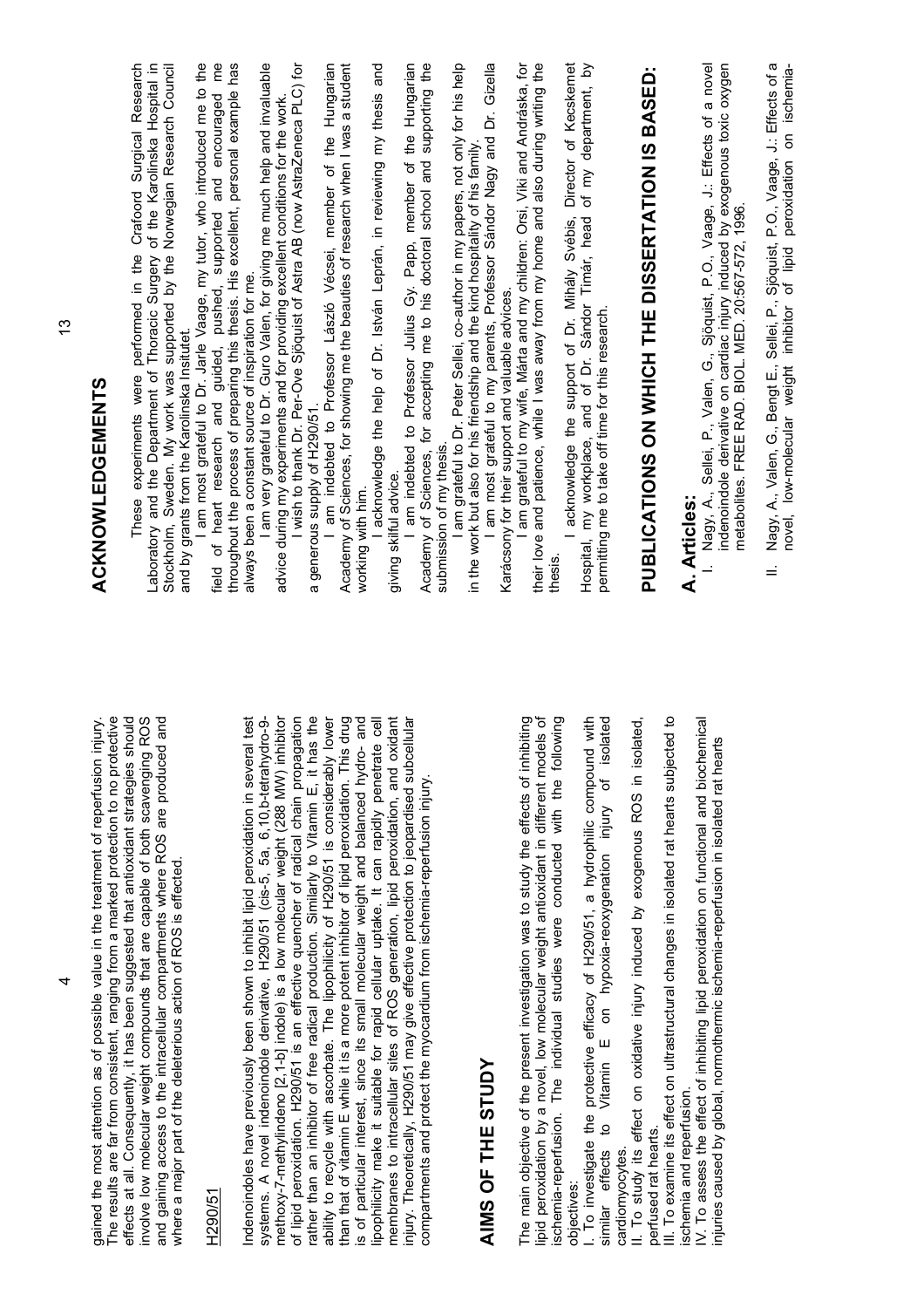predominantly in the first 30-60 seconds of reperfusion. Ideally H290/51 should be at the site of ROS production before reperfusion starts for maximal effect, and this may the site of ROS production before reperfusion starts for maximal effect, and this may explain that H290/51 during reperfusion only had less protective effect. However, we<br>cannot exclude a possible direct anti-ischemic effect of H290/51 in addition to antiexplain that H290/51 during reperfusion only had less protective effect. However, we oredominantly in the first 30-60 seconds of reperfusion. Ideally H290/51 should be at cannot exclude a possible direct anti-ischemic effect of H290/51 in addition to antireperfusion effects. reperfusion effects.

#### **CONCLUSIONS**  CONCLUSIONS

reperfusion injury were tested. The antioxidant selected for the experiments H290/51, is a novel low molecular weight indenoindole derivative with balanced water-soluble and lipophilic properties. H290/51 was able to inhibit LDH leakage from cultured myocytes subjected to hypoxia/reoxygenation indicating a protective effect against oxidative injury. This effect was dose-dependent. Oxidative injury was generated by 2 perfusion in an isolated rat heart model resulting in a largely reversible functional and biochemical impairment of cardiac function (Study II). H290/51 attenuated diastolic dysfunction as it inhibited the increase in LVEDP<br>casued by H<sub>2</sub>O<sub>2</sub>. The protective effect of this antioxidant was further evidenced by the H290/51 attenuated diastolic dysfunction as it inhibited the increase in LVEDP  $22$ . The protective effect of this antioxidant was further evidenced by the The effects of an inhibitor of lipid peroxidation on different settings of ischemiais a novel low molecular weight indenoindole derivative with balanced water-soluble and lipophilic properties. H290/51 was able to inhibit LDH leakage from cultured myocytes subjected to hypoxia/reoxygenation indicating a protective effect against oxidative injury. This effect was dose-dependent. Oxidative injury was generated by exogenous H<sub>2</sub>O<sub>2</sub> perfusion in an isolated rat heart model resulting in a largely The effects of an inhibitor of lipid peroxidation on different settings of ischemiaeperfusion injury were tested. The antioxidant selected for the experiments H290/51, reversible functional and biochemical impairment of cardiac function (Study II). 2<sup>2</sup> exposure. nhibition of LDH release and accumulation of TBARS after H<sub>2</sub>O<sub>2</sub> exposure. inhibition of LDH release and accumulation of TBARS after H exogenous H casued by H

The effect of H290/51 on ischemia/reperfusion injury was studied in two experiments. Morphological alterations of the ultrastructure after global normothermic ischemia were evaluated by quantitative stereological morphometry and by qualitative were evaluated by quantitative stereological morphometry and by qualitative histological examination in the isolated rat heart. H290/51 administration resulted in a histological examination in the isolated rat heart. H290/51 administration resulted in a better preserved sarcolemmal integrity and cellular volume control. The better preserved sarcolemmal integrity and cellular volume control. The morphological difference was already present during ischemia but vanished during reperfusion. The protective effects of H290/51 on myocardial ultrastructure during ischemia could form the basis for the better hemodynamic function of treated hearts in the reperfusion period in Study IV. Inhibition of lipid peroxidation after global normothermic ischemia resulted in a higher LVDP and less increased LVEDP (Study induced decrease of CF. Biochemically, H290/51 inhibited the increased LDH release. Its effect was less evident when it was administered only from the start of Morphological alterations of the ultrastructure after global normothermic ischemia morphological difference was already present during ischemia but vanished during reperfusion. The protective effects of H290/51 on myocardial ultrastructure during schemia could form the basis for the better hemodynamic function of treated hearts in the reperfusion period in Study IV. Inhibition of lipid peroxidation after global normothermic ischemia resulted in a higher LVDP and less increased LVEDP (Study V). The compound also inhibited malignant arrhythmias, attenuated the ischemianduced decrease of CF. Biochemically, H290/51 inhibited the increased LDH elease. Its effect was less evident when it was administered only from the start of The effect of H290/51 on ischemia/reperfusion injury was studied in two experiments. IV). The compound also inhibited malignant arrhythmias, attenuated the ischemiareperfusion. reperfusion.

Our data suggest that to some extent the antioxidant properties can be effective not only during reperfusion, but already during ischemia. A better preserved functional<br>and morphological status of the myocardium during ischemia may yield a better only during reperfusion, but already during ischemia. A better preserved functional and morphological status of the myocardium during ischemia may yield a better capacity to survive reperfusion injury. The ability to rapidly reach the intracellular sites capacity to survive reperfusion injury. The ability to rapidly reach the intracellular sites where ischemia/reperfusion injury and ROS generation takes place, makes H290/51 an interesting substance for clinical testing, thus our studies may provide an where ischemia/reperfusion injury and ROS generation takes place, makes H290/51 an interesting substance for clinical testing, thus our studies may provide an Our data suggest that to some extent the antioxidant properties can be effective not experimental basis for a possible practical application. experimental basis for a possible practical application.

(abbreviated, for a detailed description see the dissertation and attached publications) (abbreviated, for a detailed description see the dissertation and attached publications)

#### Animals

The experiments were performed on cardiac myocyte cultures (heart cells were<br>obtained from neonatal male Sprague Dawley rats) and isolated rat hearts. The experiments were performed on cardiac myocyte cultures (heart cells were obtained from neonatal male Sprague Dawley rats) and isolated rat hearts.

#### Experimental setup Experimental setup

#### Cultured myocytes *Cultured myocytes*

Cardiac ventricles were isolated, cut into small pieces, and placed into Hanks solution<br>free of Ca<sup>2+</sup> and Mg<sup>2+</sup> but containing 0.35 g/l sodium carbonate. The cells were Cardiac ventricles were isolated, cut into small pieces, and placed into Hanks solution free of Ca<sup>2+</sup> and Mg<sup>2+</sup> but containing 0.35 g/l sodium carbonate. The cells were dispersed in the same solution, but supplemented with collagenase at 37 °C for 10 dispersed in the same solution, but supplemented with collagenase at  $37^{\circ}$ C for 10 min and centrifuged at 160 g for 5 min. Subsequently, five serial 20-min digestions min and centrifuged at 160 g for 5 min. Subsequently, five serial 20-min digestions were performed, and the cells from the initial digestion were discarded. After each were performed, and the cells from the initial digestion were discarded. After each digestion period the cells were collected by centrifugation and suspended in Ham's digestion period the cells were collected by centrifugation and suspended in Ham's F10 culture medium supplemented with 10% fetal bovine serum, glutamine 2 mmol/l, oenicillin 50 IU/ml, and streptomycin 50 µg/ml. To enrich the cells, they were replated penicillin 50 IU/ml, and streptomycin 50 µg/ml. To enrich the cells, they were replated twice for 30 and 90 min. The myocytes were plated on 35 mm plastic culture dishes at a density of approximately 9 x 10<sup>5</sup> cells/ml (1.8 x 10<sup>6</sup> cells/dish). The cells were cultured for 6 days in an atmosphere of 95% O<sub>2</sub> twice for 30 and 90 min. The myocytes were plated on 35 mm plastic culture dishes at a density of approximately  $9 \times 10^5$  cells/ml (1.8 x 10 $^6$  cells/dish). The cells were cultured for 6 days in an atmosphere of 95% O2 and 5% CO2. During this period the cells were beating spontaneously at a frequncy of 20-40 beats/min. The medium was cells were beating spontaneously at a frequncy of 20-40 beats/min. The medium was changed each day. Before starting the experiments, the medium was changed to 4 ml F10 medium without antioxidant and serum, but supplemented with glutamine. To F10 medium without antioxidant and serum, but supplemented with glutamine. To obtain hypoxic conditions, the medium was saturated by bubbling argon. The obtain hypoxic conditions, the medium was saturated by bubbling argon. The experiment lasted for 5 h, including 1 h hypoxia, when a mixture of 95% N<sub>2</sub> and 5% CO<sub>2</sub> was slowly gassed above the cells, followed by 4 h reoxygenation (95% O<sub>2</sub> and 5% CO<sub>2</sub>). Cell damage was assessed by estimating the leakage of LDH to the 5% CO2). Cell damage was assessed by estimating the leakage of LDH to the changed each day. Before starting the experiments, the medium was changed to 4 ml experiment lasted for 5 h, including 1 h hypoxia, when a mixture of 95% N<sub>2</sub> and 5% CO $_2$  was slowly gassed above the cells, followed by 4 h reoxygenation (95% O $_2$  and F10 culture medium supplemented with 10% fetal bovine serum, glutamine 2 mmol/l. medium by serial analysis in aliquots of 100 µl. medium by serial analysis in aliquots of 100 ul.

#### *Isolated rat heart*  solated rat heart

Hearts were obtained from rats anesthetized with ether. After a rapid excision, they were immediately immersed into ice-cold Krebs-Henseleit buffer during preparation. The ascending aorta was cannulated for retrograde perfusion as a modified The ascending aorta was cannulated for retrograde perfusion as a modified Langendorff preparation. Perfusion pressure (100 cm H<sub>2</sub>O) and temperature (37  $^{\circ}$ C) Hearts were obtained from rats anesthetized with ether. After a rapid excision, they Langendorff preparation. Perfusion pressure (100 cm H<sub>2</sub>O) and temperature (37 °C) were immediately immersed into ice-cold Krebs-Henseleit buffer during preparation. were kept constant. were kept constant.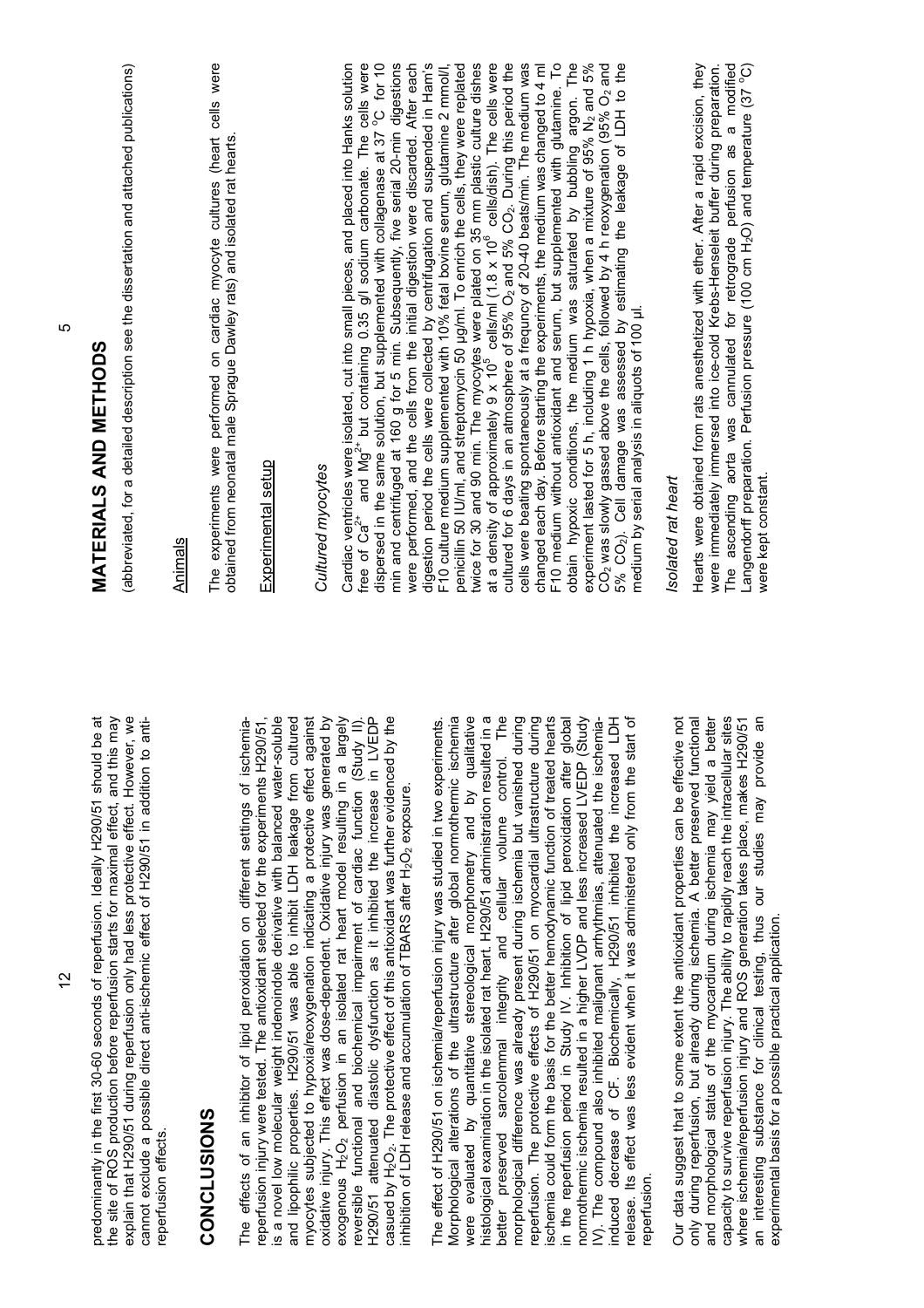| into the left ventricle through the left atrium. Left ventricular developed pressure<br>In experiments II and IV left ventricular systolic (LVSP) and end-diastolic pressures<br>(LVEDP) were measured isovolumetrically via a fluid filled latex balloon introduced<br>(LVDP) was calculated (LVSP-LVEDP). Heart rate (HR) was counted from the<br>pressure curves. Coronary flow (CF) was measured by timed collections of the |
|----------------------------------------------------------------------------------------------------------------------------------------------------------------------------------------------------------------------------------------------------------------------------------------------------------------------------------------------------------------------------------------------------------------------------------|
|                                                                                                                                                                                                                                                                                                                                                                                                                                  |

The hearts were perfused with Krebs-Henseleit buffer containing glucose and bubbled with a gas mixture containing 95%  $O_2$  and 5%  $CO_2$ . . CF was measured every 2.5 min. The perfusion protocol started with a 25 minutes stabilisation period . Only hearts that met the following criteria at the end of stabilisation were included:<br>CF: 7-15 ml/min, HR: 260-360 beats/min, LVSP: 50-150 mmHg and LVEDP: 0 mm Only hearts that met the following criteria at the end of stabilisation were included: CF: 7-15 ml/min, HR: 260-360 beats/min, LVSP: 50-150 mmHg and LVEDP: 0 mm Hg. In study III the insertion of the intraventricular balloon was omitted and only CF was used to evaluate stability. In experiments III and IV global, normothermic Hg. In study III the insertion of the intraventricular balloon was omitted and only CF was used to evaluate stability. In experiments III and IV global, normothermic ischemia was induced by clamping the inflow tubing for 30 minutes, followed by 20 minutes of reperfusion. In Study II hydrogen peroxide  $(H_2O_2)$  was added to the perfusate to groups as listed below. In Study IV LVEDP, CF, and HR were measured at 0, 2, 5, 10, 15, 20, 30, 40 and 60 min, and in Study II  $_2$ O<sub>2</sub>) was added to the perfusate to groups as listed below. In Study IV LVEDP, CF, and HR were measured at 0, 2, 5, 10, 15, 20, 30, 40 and 60 min, and in Study II at the same time points except 2 and 40 min. At time 0, and after 2, 5, 10, 20 and 60 min reperfusion aliquots except 2 and 40 min. At time 0, and after 2, 5, 10, 20 and 60 min reperfusion aliquots of coronary effluent were collected in precooled tubes, rapidly frozen, and stored at -80 °C until analysed for LDH activity. (Sampling was not done at 2 and 5 min in Study<br>IV). 80  $^{\circ}$ C until analysed for LDH activity. (Sampling was not done at 2 and 5 min in Study The hearts were perfused with Krebs-Henseleit buffer containing glucose and bubbled with a gas mixture containing 95%  $O_2$  and 5%  $CO_2$ . CF was measured every 2.5 min. The perfusion protocol started with a 25 minutes stabilisation period. schemia was induced by clamping the inflow tubing for 30 minutes, followed by 20 of coronary effluent were collected in precooled tubes, rapidly frozen, and stored at – minutes of reperfusion. In Study II hydrogen peroxide (H

In Studies II and IV hearts were freeze-clamped with liquid nitrogen at the end of the experiments (60) min), and stored at  $-80$  °C before analysis of tissue contents of TBARS. Additional hearts were freeze-clamped after 15 and 20 min (n = 8 in each TBARS. Additional hearts were freeze-clamped after 15 and 20 min (n = 8 in each group at each time point for freeze clamping). Results from hearts in group 1 obtained group at each time point for freeze clamping). Results from hearts in group 1 obtained at time 0 served as baseline values for all freeze-clamped groups, because all hearts<br>were treated equally during stabilization. Hemodynamic data from the freeze-clamped at time 0 served as baseline values for all freeze-clamped groups, because all hearts were treated equally during stabilization. Hemodynamic data from the freeze-clamped In Studies II and IV hearts were freeze-clamped with liquid nitrogen at the end of the experiments (60) min), and stored at  $-80^{\circ}$ C before analysis of tissue contents of hearts are not included. hearts are not included.

### *Preparation for Electron Microscopy*  Preparation for Electron Microscopy

At the end of experiments hearts were perfusion-fixed with McDowel's fixative for 10 min at room temperature and at a perfusion pressure of 60 cm  $H_2O$ . Only the ventricular myocardium was used for morphometry. The volume of the ventricular ventricular myocardium was used for morphometry. The volume of the ventricular myocardium was measured by liquid displacement and expressed in ul for further calculations. The hearts were then kept in fixative. At the final processing the ventricles were cut into 1 and 2 mm thick parallel slices. All the 1 mm thick slices calculations. The hearts were then kept in fixative. At the final processing the ventricles were cut into 1 and 2 mm thick parallel slices. All the 1 mm thick slices were then placed at random under a regularly perforated plexiglass plate. The were then placed at random under a regularly perforated plexiglass plate. The perforations were placed in a square  $(32 \text{ mm} \times 32 \text{ mm})$  and separated from each other by a distance of 2 mm. Each perforation had a diameter of 1 mm. Using a other by a distance of 2 mm. Each perforation had a diameter of 1 mm. Using a biopsy needle, one biopsy was taken at every second perforation. Postfixation was biopsy needle, one biopsy was taken at every second perforation. Postfixation was performed in 1% aqueous OsO<sub>4</sub> for 2 hours. After a subsequent wash in buffer the<br>pieces were stained in 2% uranyl sulphate for 1.5 h. The pieces were dehydrated in a performed in 1% aqueous OsO4 for 2 hours. After a subsequent wash in buffer the pieces were stained in 2% uranyl sulphate for 1.5 h. The pieces were dehydrated in a At the end of experiments hearts were perfusion-fixed with McDowel's fixative for 10 min at room temperature and at a perfusion pressure of 60 cm H<sub>2</sub>O. Only the myocardium was measured by liquid displacement and expressed in ul for further perforations were placed in a square (32mm  $\times$  32 mm) and separated from each

Surprisingly the differences between groups occurred at the end of ischemia, but no difference was found during reperfusion, although several changes compared to difference was found during reperfusion, although several changes compared to paseline were observed. H290/51 had anti-ischemic rather than anti-reperfusion baseline were observed. H290/51 had anti-ischemic rather than anti-reperfusion effects from a morphological and ultrastructural point of view. Possibly the present concentration of H290/51 was able to quench the ROS during ischemia, but was not Surprisingly the differences between groups occurred at the end of ischemia, but no effects from a morphological and ultrastructural point of view. Possibly the present concentration of H290/51 was able to quench the ROS during ischemia, but was not capable to counteract the burst during reperfusion. capable to counteract the burst during reperfusion.

reperfusion. The absolute volume of mitochondria, however, was increased only in the group without H290/51, but only during reperfusion. The increase of  $V_{v}$ H290/51 did not influence the appearance of mitochondria after ischemia. V<sub>v</sub>(alt mito/myocard) remained similar in both groups at the end of 20 minutes of reperfusion. The absolute volume of mitochondria, however, was increased only in mito/myocyte observed in the untreated group both after ischemia and reperfusion<br>indicated that mitochondria were swollen above the extent of the general myocardial mito/myocyte observed in the untreated group both after ischemia and reperfusion indicated that mitochondria were swollen above the extent of the general myocardial swelling in this group. In our experiments the protection afforded by H290/51 was swelling in this group. In our experiments the protection afforded by H290/51 was 1290/51 did not influence the appearance of mitochondria after ischemia. V<sub>v</sub>(alt mito/myocard) remained similar in both groups at the end of 20 minutes of the group without H290/51, but only during reperfusion. The increase of Vv effected on cellular membranes and sarcolemmal integrity, but less on mitochondria. effected on cellular membranes and sarcolemmal integrity, but less on mitochondria.

## Functional changes following global ischemia *Functional changes following global ischemia*

Thirty minutes of global, normothermic ischemia impaired left ventricular function evident as a marked, sustained increase of LVEDP, and a decrease of LVDP and CF during reperfusion. Severe arrhythmias occurred early in reperfusion in all groups. Concurrently LDH release was increased, indicating myocyte damage. The gradual decrease in CF was greater following ischemia/reperfusion in the control group decrease in CF was greater following ischemia/reperfusion in the control group indicating development of a no-reflow phenomenon. The exact mechanism of noreflow implies many pathways, and a major role of ROS is assumed through the induction of microvascular damage. The vascular injury may be manifest as reflow implies many pathways, and a major role of ROS is assumed through the induction of microvascular damage. The vascular injury may be manifest as microvascular spasm, extravascular compression due to interstitial edema, and Thirty minutes of global, normothermic ischemia impaired left ventricular function svident as a marked, sustained increase of LVEDP, and a decrease of LVDP and CF Concurrently LDH release was increased, indicating myocyte damage. The gradual microvascular spasm, extravascular compression due to interstitial edema, and during reperfusion. Severe arrhythmias occurred early in reperfusion in all groups. indicating development of a no-reflow phenomenon. The exact mechanism of noendothelial swelling. endothelial swelling.

H290/51 given throughout perfusion inhibited both the biochemical and functional injury induced by ischemia-reperfusion. The increase of LVEDP was attenuated and significantly less severe arrhythmia occurred in hearts treated with H290/51. LVDP was significantly higher if H290/51 was given throughout perfusion (group 4), but not If administered only during reperfusion. Addition of H290/51 (group 4) significantly if administered only during reperfusion. Addition of H290/51 (group 4) significantly attenuated the ischemia-induced decrease in CF. This was less pronouncedly attenuated by the delayed administration of H290/51 (group 3). H290/51 throughout perfusion (group 4) inhibited the ischemia-induced LDH release and a delayed<br>administration of H290/51 (group 3) resulted in an intermediate course between<br>group 4 and groups 1. H290/51 reduced TBARS during reperfusion as perfusion (group 4) inhibited the ischemia-induced LDH release and a delayed administration of H290/51 (group 3) resulted in an intermediate course between group 4 and groups 1. H290/51 reduced TBARS during reperfusion as compared to 1290/51 given throughout perfusion inhibited both the biochemical and functional njury induced by ischemia-reperfusion. The increase of LVEDP was attenuated and attenuated the ischemia-induced decrease in CF. This was less pronouncedly attenuated by the delayed administration of H290/51 (group 3). H290/51 throughout group 1.

With preischemic administration, H290/51 provided a more marked functional and With preischemic administration, H290/51 provided a more marked functional and biochemical protection compared to its effect when it was given only during reperfusion. Oxidant injury with production of ROS probably takes place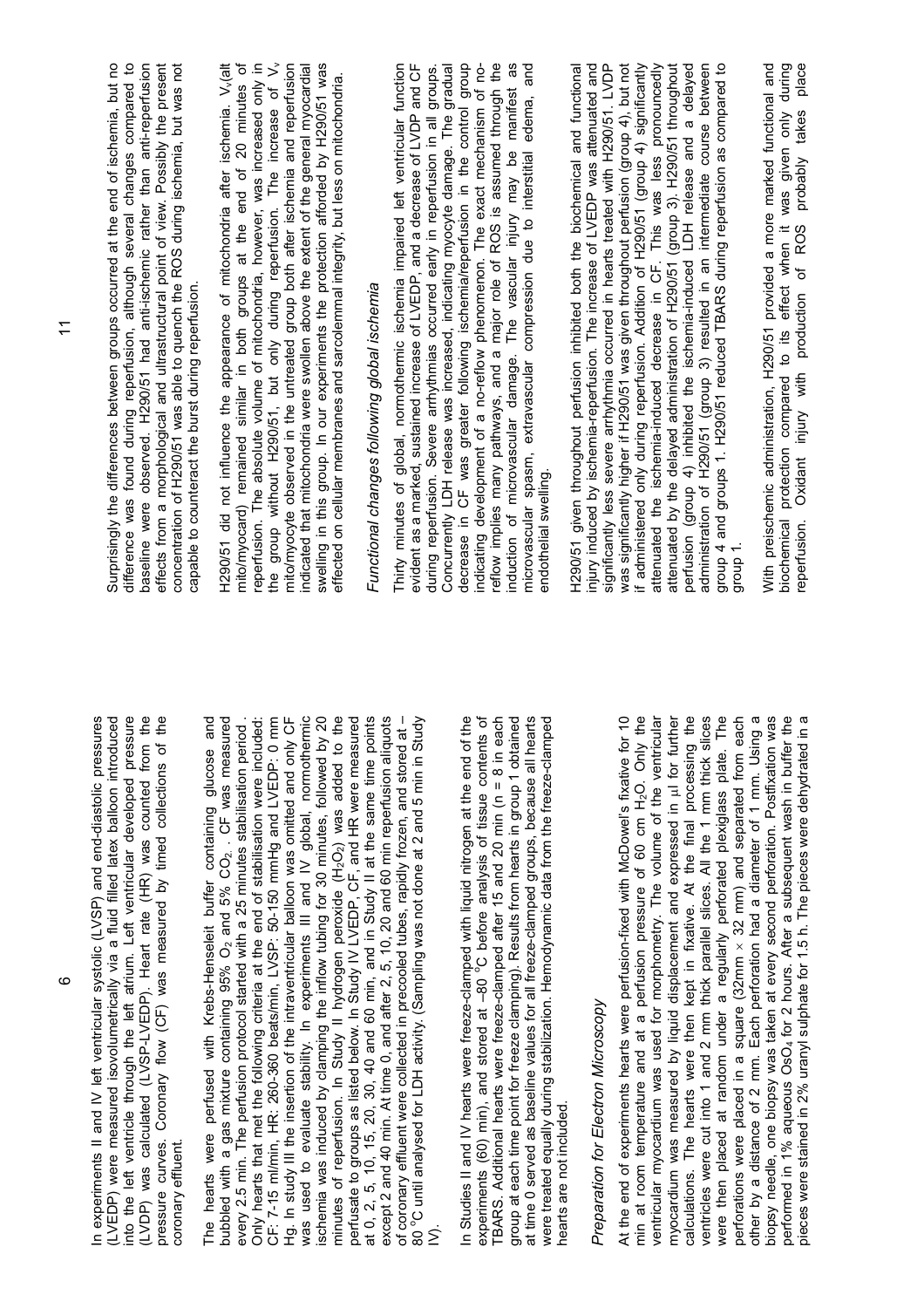chosen as a convenient and reproducible model of generating injury by exogenous<br>free radicals. H<sub>2</sub>O<sub>2</sub> is the source of the highly toxic hydroxyl radical in the Haberchosen as a convenient and reproducible model of generating injury by exogenous Weiss reaction catalyzed by intracellular or membrane bound transition metals, which 2 may also have direct cardiodepressive effects. In our 2 resulted in a reversible, non-lethal model with marked cardiodepression, similar to post-ischemic myocardial stunning in humans. A corresponding functional deterioration, was also observed after global schemia-reperfusion in Study IV, indicating a role of ROS in ischemia-reperfusion ischemia-reperfusion in Study IV, indicating a role of ROS in ischemia-reperfusion injury. The left ventricular dysfunction was partly reversible, the diastolic dysfunction Weiss reaction catalyzed by intracellular or membrane bound transition metals, which nitiates lipid peroxidation. H<sub>2</sub>O<sub>2</sub> may also have direct cardiodepressive effects. In our experiments a 10 min perfusion with H<sub>2</sub>O<sub>2</sub> resulted in a reversible, non-lethal model with marked cardiodepression, similar to post-ischemic myocardial stunning in humans. A corresponding functional deterioration, was also observed after global njury. The left ventricular dysfunction was partly reversible, the diastolic dysfunction  $2O<sub>2</sub>$  is the source of the highly toxic hydroxyl radical in the Haberexperiments a 10 min perfusion with H initiates lipid peroxidation. H being more long-lasting. being more long-lasting. free radicals. H

Administration of H290/51 protected against the cardiac injury induced by exogenous ROS. H290/51 attenuated the rise in LVEDP caused by H<sub>2</sub>O<sub>2</sub> and LVEDP normalized<br>by the end of the experiments. Addition of H290/51 to the perfusate after the end of  $202$  and LVEDP normalized by the end of the experiments. Addition of H290/51 to the perfusate after the end of 2 perfusion (group V) resulted in an intermediate course as compared to group I  $20$ -induced decrease in LVSP and LVDP was not influenced it appears that H290/51 attenuated ROS-induced diastolic, but not systolic it appears that H290/51 attenuated ROS-induced diastolic, but not systolic 2 exposure, but not 2 perfusion (group V). Consequently H290/51 reduced 2O<sub>2</sub>-induced increase in TBARS demonstrates that H290/51 did inhibit lipid peroxidation in the increase in TBARS demonstrates that H290/51 did inhibit lipid peroxidation in the 2O<sub>2</sub> also resulted in a reduction, albeit less pronounced, of oxidant injury. This suggests that lipid Administration of H290/51 protected against the cardiac injury induced by exogenous dysfunction. In addition H290/51 inhibited LDH release after H<sub>2</sub>O<sub>2</sub> exposure, but not when it was given after H<sub>2</sub>O<sub>2</sub> perfusion (group V). Consequently H290/51 reduced present model. The delayed administration of H290/51 following H<sub>2</sub>O<sub>2</sub> also resulted in<br>a reduction, albeit less pronounced, of oxidant injury. This suggests that lipid O2 $_2$ O $_2$ . Inhibition of H present model. The delayed administration of H290/51 following H beroxidation occurred even after the end of  $H_2O_2$  administration.  $20$ <sub>2</sub> administration. dysfunction. In addition H290/51 inhibited LDH release after H ROS. H290/51 attenuated the rise in LVEDP caused by H O2both biochemical and functional injury induced by H peroxidation occurred even after the end of H when it was given after H O2and group IV. As the H H O2

# *Ultrastructural alterations after global ischemia*  Ultrastructural alterations after global ischemia

The ischemia-induced ultrastructural damage was severe in control hearts (Group A), evident as interstitial and cellular edema, disruption of sarcolemma, swollen mitochondria and myofilament disruption. In hearts treated with H290/51 (Group B) the ischemic damage was less apparent, the structure remained fairly normal. Most<br>ischemic changes persisted after reperfusion. There were no signs of progressive the ischemic damage was less apparent, the structure remained fairly normal. Most ischemic changes persisted after reperfusion. There were no signs of progressive damage during reperfusion. Interstitial edema tended to increase in the control group.<br>The increasing edema during reperfusion may be the continuation of an ischemic damage during reperfusion. Interstitial edema tended to increase in the control group. The increasing edema during reperfusion may be the continuation of an ischemic evident as interstitial and cellular edema, disruption of sarcolemma, swollen mitochondria and myofilament disruption. In hearts treated with H290/51 (Group B) The ischemia-induced ultrastructural damage was severe in control hearts (Group A), njury and does per se suggest that reperfusion did take place. injury and does *per se* suggest that reperfusion did take place.

Quantitative stereological morphometry suggested that the hearts treated with H290/51 had less injury than control hearts. After ischemia the increased interstitial volume and the increased volume fractions of both interstitium and myocytes were volume and the increased volume fractions of both interstitium and myocytes were nhibited by H290/51. H290/51 attenuated the ischemia-induced increase in the inhibited by H290/51. H290/51 attenuated the ischemia-induced increase in the relative volume of cytosol within the cardiomyocytes ((V<sub>v</sub> cell edema/myocyte). This relative volume of cytosol within the cardiomyocytes ((Vv cell edema/myocyte). This demonstrates that both extra- and intracellular edema after ischemia was inhibited or demonstrates that both extra- and intracellular edema after ischemia was inhibited or reduced by this drug. In addition the volume fraction capillary/myocardium was less in reduced by this drug. In addition the volume fraction capillary/myocardium was less in the control group at the end of ischemia. A relatively greater interstitial volume due to the control group at the end of ischemia. A relatively greater interstitial volume due to Quantitative stereological morphometry suggested that the hearts treated with H290/51 had less injury than control hearts. After ischemia the increased interstitial edema in the control group may explain this. edema in the control group may explain this.

series of graded alcohol before embedding in a mixture of Epon and Araldite. Eight bieces of ventricular biopsies were taken from each animal, and out of this, five pieces of ventricular biopsies were taken from each animal, and out of this, five samples were selected randomly for further stereologic processing. Thin sections samples were selected randomly for further stereologic processing. Thin sections were stained with Reynolds lead citrate for 8 min, and subsequently with 5% uranyl sulphate for 5 min. A randomised procedure was used to select fields to be<br>photographed. A section from each randomly selected biopsy was covered by a grid sulphate for 5 min. A randomised procedure was used to select fields to be photographed. A section from each randomly selected biopsy was covered by a grid consisting of 10 fields and every second field was photographed totalling 5 fields per sample. This procedure ensured randomness at all steps in the process. All series of graded alcohol before embedding in a mixture of Epon and Araldite. Eight were stained with Reynolds lead citrate for 8 min, and subsequently with 5% uranyl consisting of 10 fields and every second field was photographed totalling 5 fields per sample. This procedure ensured randomness at all steps in the process. All micrographs were taken at a magnification of x4000. micrographs were taken at a magnification of  $\times4000$ .

#### *Stereology*  Stereology

mito/myocyte), V<sub>v</sub> (cell edema/myocyte). Volume fractions of myocytes, interstitium<br>and capillaries in total myocardium were estimated: V<sub>v</sub> (myocyte /myocard), V<sub>v</sub><br>(interstitium /myocard), V<sub>v</sub> (capillary /myocard). The Volume fractions were estimated using the point counting method (Weibel). A counting grid with sampling points was laid on the micrographs and points overlying on different tissue and cell components were counted and relat Volume fractions were estimated using the point counting method (Weibel). A counting grid with sampling points was laid on the micrographs and points overlying on different tissue and cell components were counted and related to the whole myocardium. Volumes of mitochondria, altered mitochondria and cellular edema were myocardium. Volumes of mitochondria, altered mitochondria and cellular edema were *Vv* (cell edema/myocyte). Volume fractions of myocytes, interstitium *Vv* (capillary /myocard). The absolute volume of different issue components was calculated by multiplying the volume fraction of the tissue tissue components was calculated by multiplying the volume fraction of the tissue component with the respective measured ventricular volume and given as ul. In component with the respective measured ventricular volume and given as  $\mu$ l. In addition, the planar sections of cells appearing on micrographs from different groups were inspected. A semiquantitative evaluation was undertaken. Rounded were inspected. A semiquantitative evaluation was undertaken. Rounded mitochondria with reduced contrast (loss of matrix density) and more pronounced mitochondria with reduced contrast (loss of matrix density) and more pronounced changes in mitochondria were counted as altered mitochondria. Cellular edema was changes in mitochondria were counted as altered mitochondria. Cellular edema was estimated as fractions of myocyte volume and denoted: V<sub>v</sub> (mito/myocyte), V<sub>v</sub> (alt addition, the planar sections of cells appearing on micrographs from different groups *Vv* (myocyte /myocard), *Vv* (mito/myocyte), estimated as fractions of myocyte volume and denoted: and capillaries in total myocardium were estimated: defined as clear spaces in the cytosol of the myocytes. defined as clear spaces in the cytosol of the myocytes. (interstitium /myocard), mito/myocyte),

#### Experimental groups Experimental groups

## *Studies with cultured myocytes (Study I)*  Studies with cultured myocytes (Study I)

final concentration of 10<sup>°4</sup>, 10<sup>-7</sup>, 10<sup>-6</sup>, and 5  $\times$  10<sup>-6</sup> mol/l in 0.1% ethanol. The medium<br>was subjected to 1 h hypoxia. LDH leakage was assessed from samples taken after Compound H290/51 was added to the culture medium for the 6 days of culturing at a Compound H290/51 was added to the culture medium for the 6 days of culturing at a final concentration of 10<sup>-8</sup>, 10<sup>-7</sup>, 10<sup>-6</sup>, and 5 x 10<sup>-6</sup> mol/l in 0.1% ethanol. The medium was subjected to 1 h hypoxia. LDH leakage was assessed from samples taken after 1, 2, 3 and 4 h after reoxygenation. 1, 2, 3 and 4 h after reoxygenation.

*Isolated rat hearts subjected to oxidant stress by hydrogen peroxide(Study II)*  solated rat hearts subjected to oxidant stress by hydrogen peroxide (Study II)

Group V: Like in group IV, but H290/51 was added from 10 min onwards only (n = 12) Group V: Like in group IV, but H290/51 was added from 10 min onwards only (n = 12) Group IV: Like in group I, but H290/51 was added from time 0 onwards (n = 12) Group IV: Like in group I, but H290/51 was added from time 0 onwards (n = 12)  $20_2$  was given for 10 min, followed by 50 min recovery (n = 9) Group II: Vehicle of H290/51 was given to the buffer for 10 min (n = 9) Group III: H290/51 was added for 10 min (n = 8) O2Group I: H